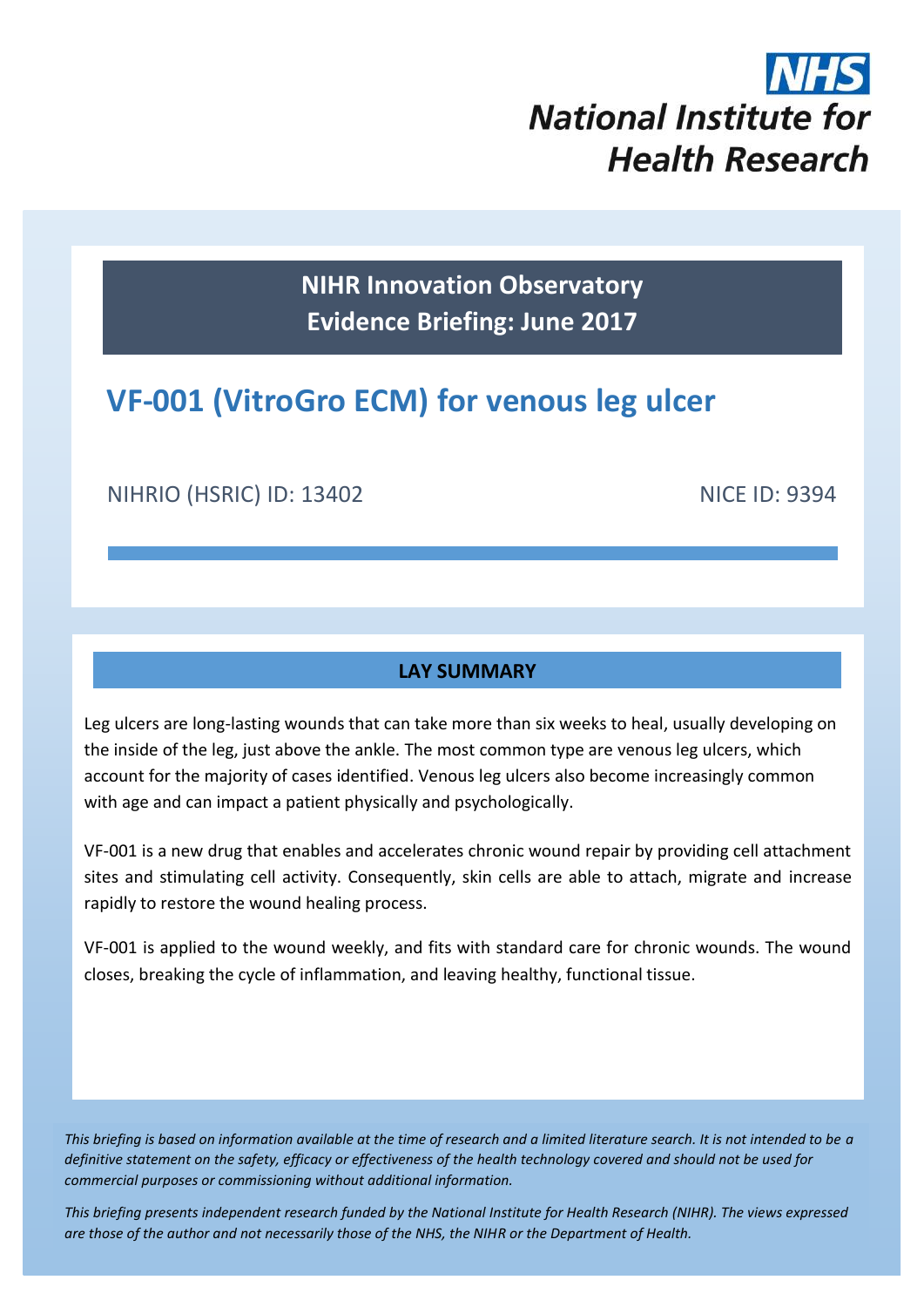#### **TARGET GROUP**

Venous leg ulcer in adults (above 18 years old) – adjunctive treatment

#### **TECHNOLOGY**

#### <span id="page-1-1"></span>**DESCRIPTION**

VF-001 is under development for the treatment of venous leg ulcers. The drug is administrated topically and is a fusion protein composed of vitronectin, conjugated to growth factor through a linker. Vitronectin binds to alpha v beta 3 also known as vitronectin receptor. VF-001 binds to the vitronectin receptor and delivers the growth factor to the wound site. The growth factor promotes cell adherence, cell migration and wound healing. $1$ 

VF-001 is currently in phase II clinical trials for venous leg ulcers; patients with venous leg ulcer aged 18 years or older are randomized to receive either the VF-001 at a dose of 14 micrograms per treatment as an adjunct to standard care (Mepitel and Coban2) (low dose ), or at a dose of 140 micrograms per treatment as an adjunct to standard care (Mepitel and Coban2) (high dose), or the control treatment group (placebo plus SC) for up to 12 weeks. 2

Current phase II trials of VF-001 are ongoing in:<sup>3</sup>

- [Cardiovascular Disease](https://pharma.globaldata.com/DiseaseDetails.aspx?IndicationIDS=1180&IndicationNames=Cardiovascular%20Disease)
- [Skin Ulcers](https://pharma.globaldata.com/DiseaseDetails.aspx?IndicationIDS=19390&IndicationNames=Skin%20Ulcers)
- Dermatological Disorders
- Leg Ulcers
- Varicose Ulcers
- [Ulcers](https://pharma.globaldata.com/DiseaseDetails.aspx?IndicationIDS=4822&IndicationNames=Ulcers) (Gastrointestinal)

VF-001 does not currently have Marketing Authorisation in the EU for any indication.

#### **INNOVATION and/or ADVANTAGES**

If licensed, VF-001 will offer a novel additional treatment option for venous leg ulcer.

#### **DEVELOPER**

Factor Therapeutics Ltd.

#### **GROUP**

#### <span id="page-1-0"></span>**BACKGROUND**

Venous leg ulcers (VLUs) are defined as open lesions between the knee and ankle joint that occur in the presence of venous disease.<sup>4</sup> They account for 60-80% of all leg ulcers, therefore are the most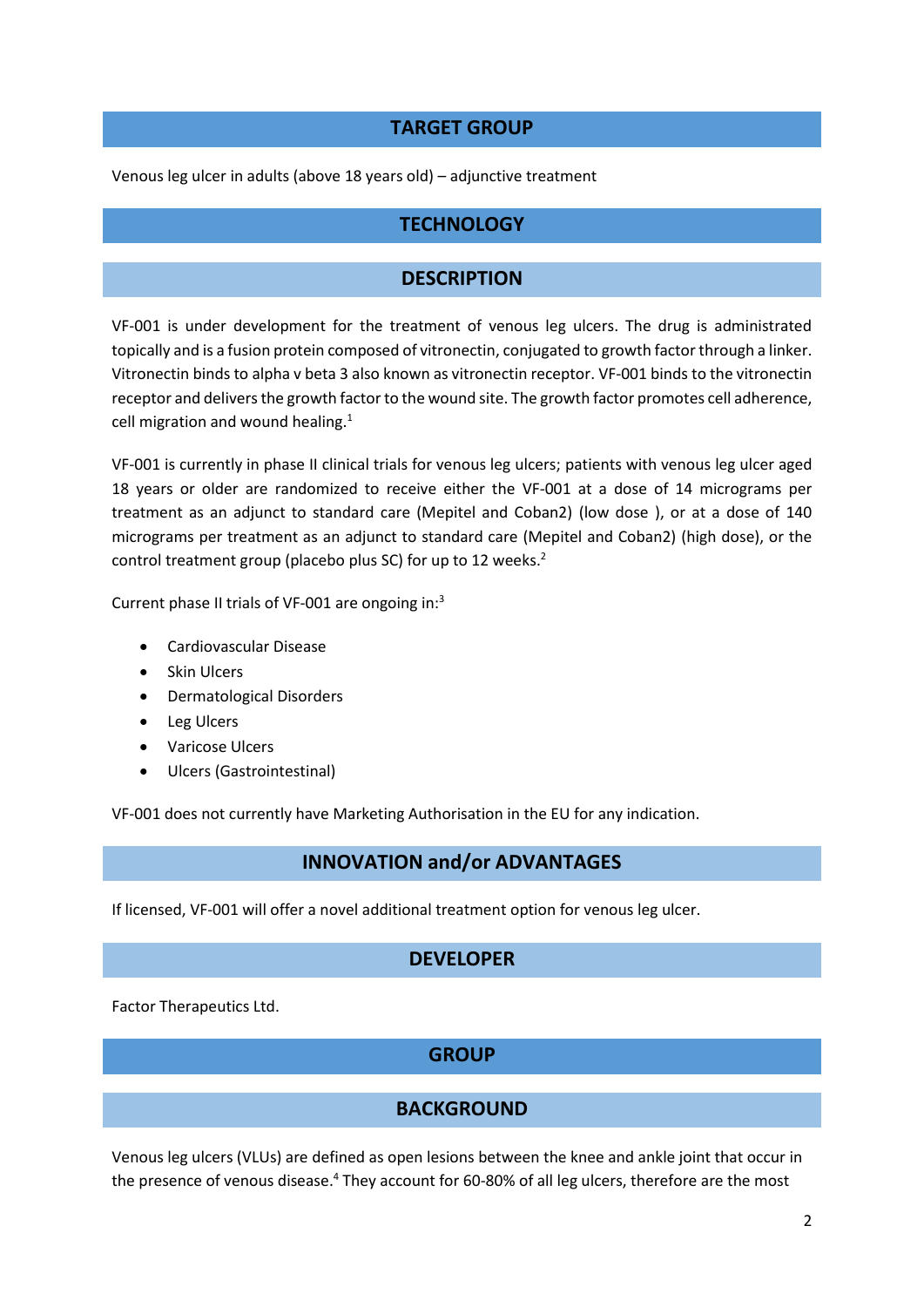common cause. 5 It is estimated that 33-60% of VLUs persist for more than 6 weeks and are consequently referred to as chronic VLUs.<sup>6</sup> These ulcers represent the most advanced form of chronic venous disorders like varicose veins and lipodermatosclerosis.<sup>7</sup>

A number of factors can increase the risk of developing a venous leg ulcer. These include older age, female sex, obesity, trauma, immobility, congenital absence of veins, deep vein thrombosis (DVT), phlebitis, and factor V Leiden mutation.<sup>8,9</sup>

Patients with venous leg ulcers experience multiple symptoms, including pain, depression, discomfort from lower leg inflammation and wound exudate the presence of co-occurring symptoms may have a negative effect on wound healing and quality of life (QOL).<sup>10</sup>

#### **CLINICAL NEED and BURDEN OF DISEASE**

In the UK, population prevalence rates generally fall in the range of 1.2–3.2 per 1,000 people, which means there are 70,000–190,000 individuals in the UK with a venous leg ulcer at any time. <sup>11</sup> Prevalence increases markedly with age; a UK study found that in a local population, crude prevalence of venous ulceration was 0.3/1,000 in men and 0.5/1,000 in women whilst in those aged over 85, rates were 8.29/1,000 (men) and 8.06/1,000 (women). 12

In Scotland, 83% of cases of leg ulcer care were completed entirely in the community whereas in 12% of cases it was a collaborative effort between hospital and the community. A further 5% of cases were hospital inpatients. 13

#### **PATIENT PATHWAY**

#### **RELEVANT GUIDANCE**

#### **NICE GUIDANCE**

- NICE technology appraisal guidance. Venous leg ulcers new treatments (ID394). In development.
- NICE medtech innovation briefing. UrgoStart for chronic wounds (MIB82). October 2016.
- NICE medtech innovation briefing. Woundchek Protease Status for assessing elevated protease status in chronic wounds (MIB83). October 2016.
- NICE medtech innovation briefing. The Juxta CURES adjustable compression system for treating venous leg ulcers (MIB25). March 2015.
- NICE medtech innovation briefing. Oxyzyme and lodozyme 2-layer hydrogel wound dressings with iodine for treating chronic wounds (MIB11). November 2014.
- NICE medical technologies guidance. The Debrisoft monofilament debridgement pad for use in acute or chronic wounds (MTG17). March 2014
- NICE medical technologies guidance. The MIST Therapy system for the promotion of wound healing (MTG5). July 2011.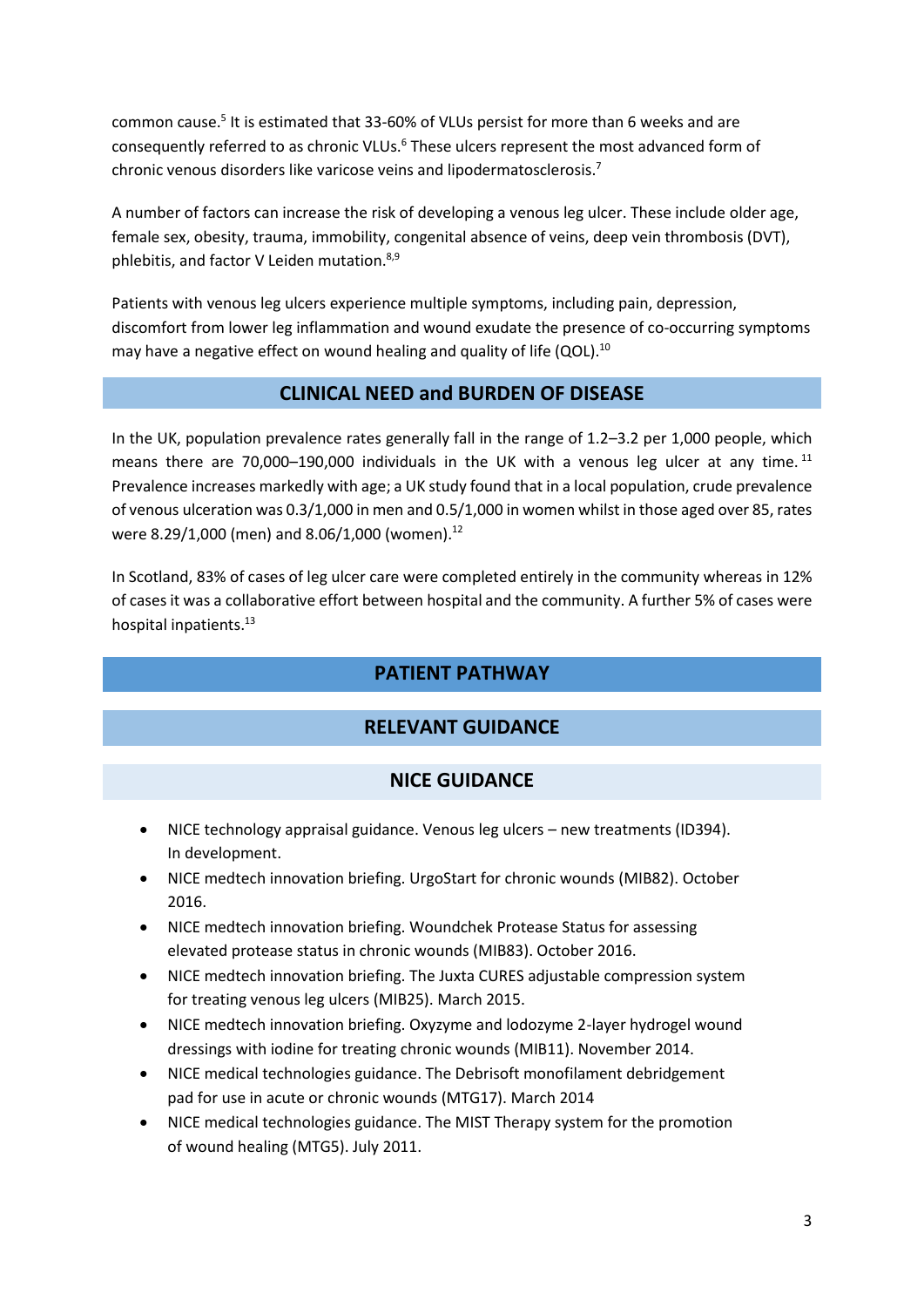- NICE evidence summary. Chronic wounds: advanced wound dressings and antimicrobial dressings (ESMPB2).
- NICE clinical guideline. Varicose veins: prevention and management (CG168). July 2013.
- NICE Clinical Knowledge Summaries (CKS): Leg ulcer-venous. February 2016.
- NICE key therapeutic topic. Wound care products (KTT14). January 2017.

#### **NHS ENGLAND and POLICY GUIDANCE**

 NHS England. 2013/14 NHS Standard Contract for Specialised Dermatology Services (All Ages). A12/S/a.

#### **OTHER GUIDANCE**

- SIGN clinical guideline. The Care of Patients with Chronic Leg Ulcer (SIGN CPG 120). 2010[.](#page-1-0)<sup>4</sup>
- AAWC guideline. Association for the Advancement of Wound Care (AAWC) venous ulcer guideline. 2010.<sup>14</sup>
- Guideline for Diagnostics and Treatment of Venous Leg Ulcer. 2016.<sup>15</sup>
- ESVS guideline. Management of Chronic Venous Disease, Clinical Practice Guidelines of the European Society for Vascular Surgery (ESVS). 2015.<sup>16</sup>

#### **CURRENT TREATMENT OPTIONS**

The aim of treatment is to improve venous return by increasing velocity flow in the deep veins, and to reduce any oedema, by decreasing the pressure difference between capillaries and the tissue using compression therapy to promote healing.<sup>17</sup>

SIGN guideline for management of chronic venous leg ulcers recommends the following treatments:<sup>[4](#page-1-0)</sup>

- Assessment:
	- o Leg ulcer patients with dermatitis/eczema should be considered for patch-testing using a leg ulcer series.
- Treatment:
	- o A simple non-adherent dressings are recommended in the management of venous leg ulcers.
	- o A high compression multicomponent bandaging should be routinely used for the treatment of venous leg ulcers.
	- $\circ$  A use of pentoxifylline (400 mg three times daily for up to six months) to improve healing should be considered in patients with venous leg ulcers.

If a leg ulcer is associated with signs of venous hypertension (eg varicose veins), NICE recommends referral to a vascular service.<sup>18</sup>

Assessment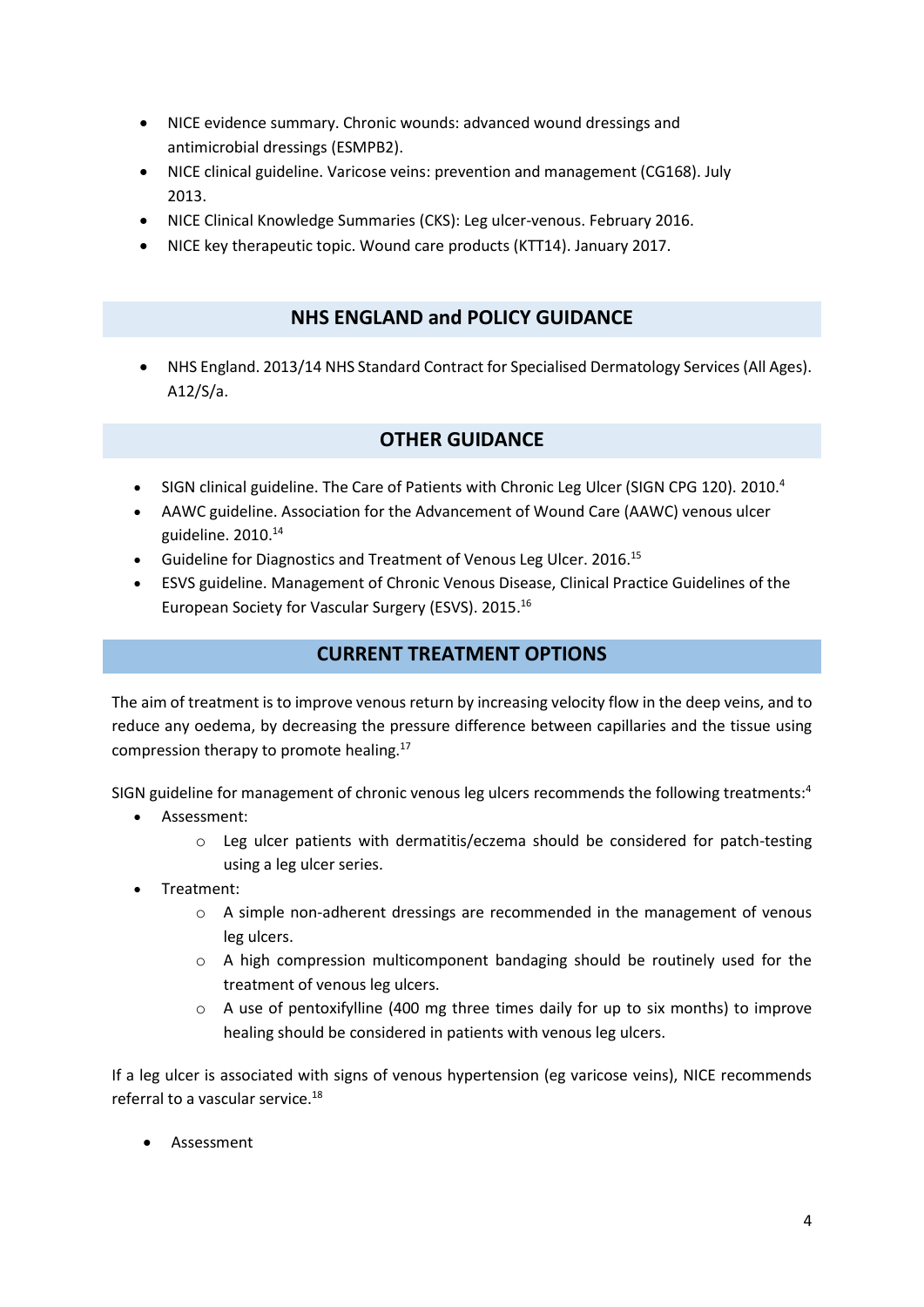- o Use duplex ultrasound to confirm the diagnosis of varicose veins and the extent of truncal reflux, and to plan treatment for people with suspected primary or recurrent varicose veins.
- Interventional treatment
	- o For people with confirmed varicose veins and truncal reflux:
		- Offer endothermal ablation (see Radiofrequency ablation of varicose [veins](http://www.nice.org.uk/guidance/ipg8) [NICE interventional procedure guidance 8] and [Endovenous laser](http://www.nice.org.uk/guidance/ipg52)  [treatment of the long saphenous vein](http://www.nice.org.uk/guidance/ipg52) [NICE interventional procedure guidance 52]).
		- If endothermal ablation is unsuitable, offer ultrasound-guided foam sclerotherapy (see [Ultrasound-guided foam sclerotherapy for varicose](http://www.nice.org.uk/guidance/ipg440)  [veins](http://www.nice.org.uk/guidance/ipg440) [NICE interventional procedure guidance 440]).
		- If ultrasound-guided foam sclerotherapy is unsuitable, offer surgery.

If incompetent varicose tributaries are to be treated, consider treating them at the same time.

- o If offering compression bandaging or hosiery for use after interventional treatment, do not use for more than 7 days.
- Non-interventional treatment
	- o Do not offer compression hosiery to treat varicose veins unless interventional treatment is unsuitable.

Management during pregnancy

- Give pregnant women presenting with varicose veins information on the effect of pregnancy on varicose veins.
- Do not carry out interventional treatment for varicose veins during pregnancy other than in exceptional circumstances.
- Consider compression hosiery for symptom relief of leg swelling associated with varicose veins during pregnancy.

| <b>EFFICACY and SAFETY</b> |                                                                                                                                                                            |  |  |  |
|----------------------------|----------------------------------------------------------------------------------------------------------------------------------------------------------------------------|--|--|--|
| <b>Trial</b>               | NCT02973893, VF00102, GDCT0276630; adults with venous leg ulcers; VF-001 (low<br>dose) vs VF-001 (high dose) vs placebo all in combination with standard care;<br>phase II |  |  |  |
| <b>Sponsor</b>             | Factor Therapeutics Ltd.                                                                                                                                                   |  |  |  |
| <b>Status</b>              | Ongoing, recruiting                                                                                                                                                        |  |  |  |
| Source of                  | Trial registry <sup>2</sup>                                                                                                                                                |  |  |  |
| <b>Information</b>         |                                                                                                                                                                            |  |  |  |
| Location                   | <b>USA</b>                                                                                                                                                                 |  |  |  |
| <b>Design</b>              | Randomised, placebo-controlled, double-blind study                                                                                                                         |  |  |  |
| <b>Participants</b>        | n=168 (planned), aged 18 and over; chronic venous leg ulcers; Ankle-Brachial<br>Pressure Index (ABI) ≥0.80; previously treated with standard care; moderate<br>severity    |  |  |  |
| <b>Schedule</b>            | Participants are randomized to receive one of three intervention arms:                                                                                                     |  |  |  |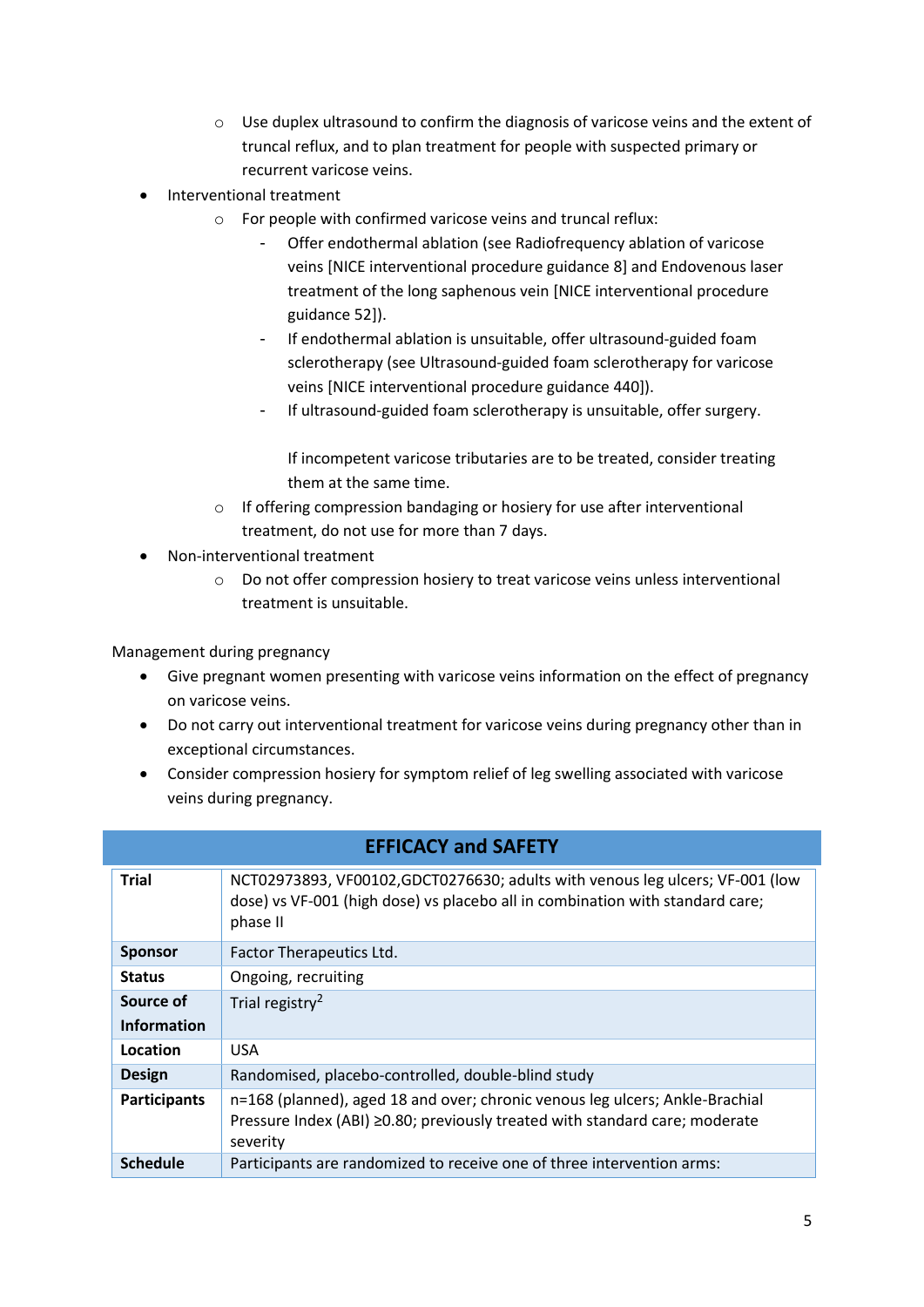|                                      | -control treatment (placebo and standard care)<br>- VF-001 (low dose) at a dose of 14 micrograms per treatment in combination with<br>standard care (Mepitel and Coban2)<br>- VF-001 (high dose) at a dose of 140 micrograms per treatment in combination with<br>standard care (Mepitel and Coban2).<br>Treatments were delivered in 1ml syringes (containing 0.5ml treatment) for up to<br>12 weeks during the treatment phase. |  |  |  |  |
|--------------------------------------|-----------------------------------------------------------------------------------------------------------------------------------------------------------------------------------------------------------------------------------------------------------------------------------------------------------------------------------------------------------------------------------------------------------------------------------|--|--|--|--|
| Follow-up                            | Active treatment for 12 weeks, follow-up 12 weeks                                                                                                                                                                                                                                                                                                                                                                                 |  |  |  |  |
| Primary<br><b>Outcomes</b>           | The percentage reduction in the study ulcer area in each treatment group over the<br>12-week Treatment Phase                                                                                                                                                                                                                                                                                                                      |  |  |  |  |
| <b>Secondary</b><br><b>Outcomes</b>  | The proportion of patients with complete study ulcer closure within the 12-week<br>Treatment Phase - 12-weeks,                                                                                                                                                                                                                                                                                                                    |  |  |  |  |
|                                      | time to complete study ulcer closure within the 12-week Treatment Phase - 12-<br>weeks,                                                                                                                                                                                                                                                                                                                                           |  |  |  |  |
|                                      | time to first instance of no study ulcer pain (i.e., pain score less than 5 mm on<br>Visual Analog Scale [VAS) within the 12-week Treatment Phase - 12-weeks,                                                                                                                                                                                                                                                                     |  |  |  |  |
|                                      | time to clinically meaningful study ulcer pain reduction (33% reduction on VAS)<br>within the 12-week Treatment Phase - 12-weeks,                                                                                                                                                                                                                                                                                                 |  |  |  |  |
|                                      | change in Quality-of-Life metrics Euro Quality-of-Life Questionnaire EQ-5D-5L -<br>Up to 24-weeks,                                                                                                                                                                                                                                                                                                                                |  |  |  |  |
|                                      | change in Quality-of-Life metrics Patient Benefit Index - wound version PBI-W -<br>Up to 24-weeks,                                                                                                                                                                                                                                                                                                                                |  |  |  |  |
|                                      | the incidence of adverse events (AEs), including overall AEs, AEs related to the IP<br>and study-ulcer-associated AEs. - Up to 24-weeks                                                                                                                                                                                                                                                                                           |  |  |  |  |
| <b>Key Results</b>                   |                                                                                                                                                                                                                                                                                                                                                                                                                                   |  |  |  |  |
| <b>Adverse</b><br>effects (AEs)      | $\overline{\phantom{a}}$                                                                                                                                                                                                                                                                                                                                                                                                          |  |  |  |  |
| <b>Expected</b><br>reporting<br>date | Estimated study completion date is reported as November 2017                                                                                                                                                                                                                                                                                                                                                                      |  |  |  |  |

### **ESTIMATED COST and IMPACT**

#### **COST**

The cost of VF-001 is not yet known.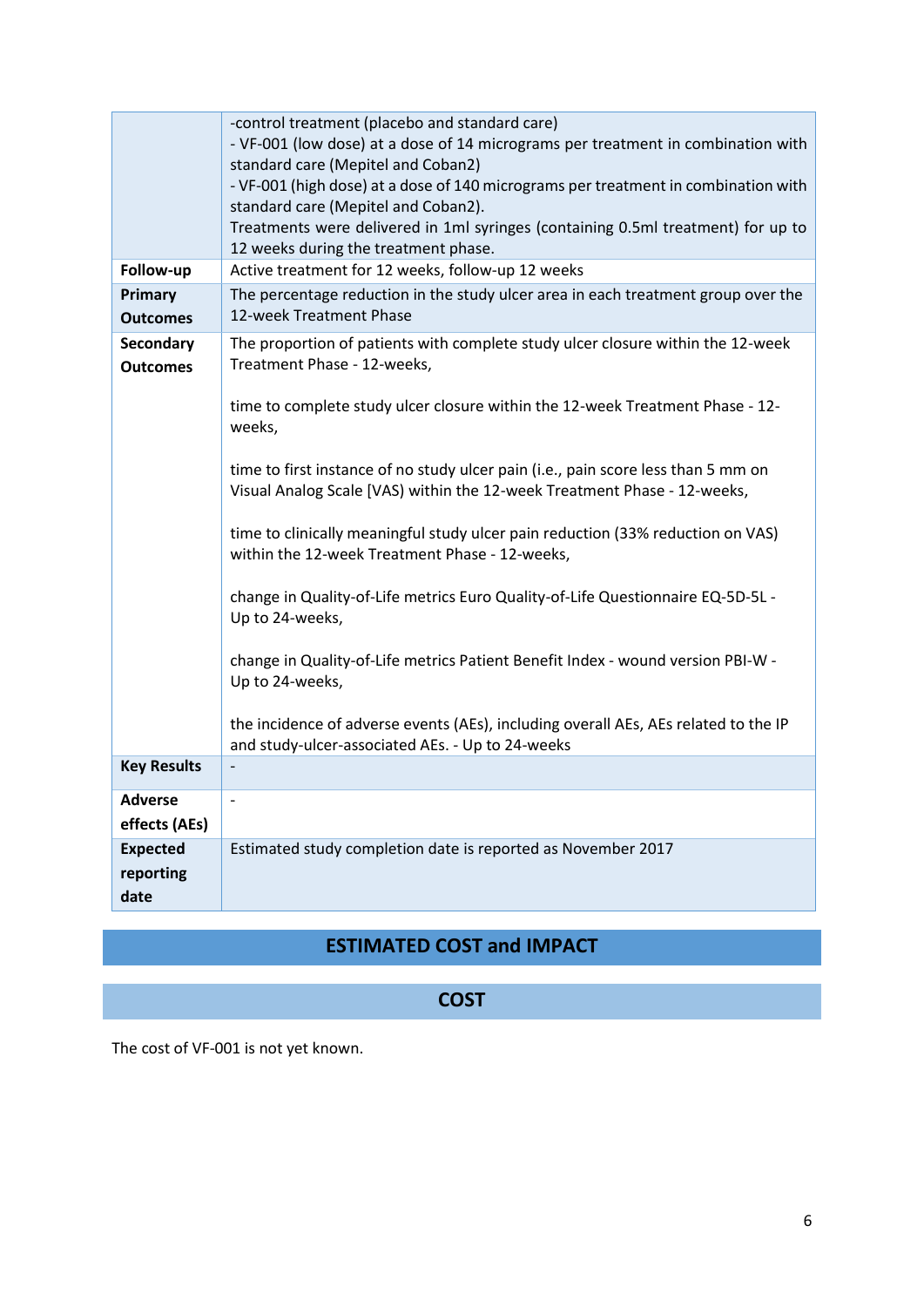| <b>IMPACT - SPECULATIVE</b>                      |                                                                             |         |                                            |  |  |  |
|--------------------------------------------------|-----------------------------------------------------------------------------|---------|--------------------------------------------|--|--|--|
|                                                  |                                                                             |         |                                            |  |  |  |
|                                                  | <b>IMPACT ON PATIENTS AND CARERS</b>                                        |         |                                            |  |  |  |
| survival                                         | Reduced mortality/increased length of                                       |         | $\boxtimes$ Reduced symptoms or disability |  |  |  |
| $\bowtie$<br>of life for carers                  | Other: improved Efficacy, Safety and quality $\square$ No impact identified |         |                                            |  |  |  |
| <b>IMPACT ON HEALTH and SOCIAL CARE SERVICES</b> |                                                                             |         |                                            |  |  |  |
|                                                  | Increased use of existing services                                          | $\perp$ | Decreased use of existing services         |  |  |  |
|                                                  | Re-organisation of existing services                                        |         | Need for new services                      |  |  |  |
| Other                                            |                                                                             | ⊠       | None identified                            |  |  |  |
| <b>IMPACT ON COSTS and OTHER RESOURCE USE</b>    |                                                                             |         |                                            |  |  |  |
| $\boxtimes$                                      | Increased drug treatment costs                                              |         | Reduced drug treatment costs               |  |  |  |
| Other increase in costs                          |                                                                             |         | Other reduction in costs                   |  |  |  |
| Other                                            |                                                                             |         | None identified                            |  |  |  |
| <b>OTHER ISSUES</b>                              |                                                                             |         |                                            |  |  |  |
| question identified                              | Clinical uncertainty or other research                                      |         | $\boxtimes$ None identified                |  |  |  |